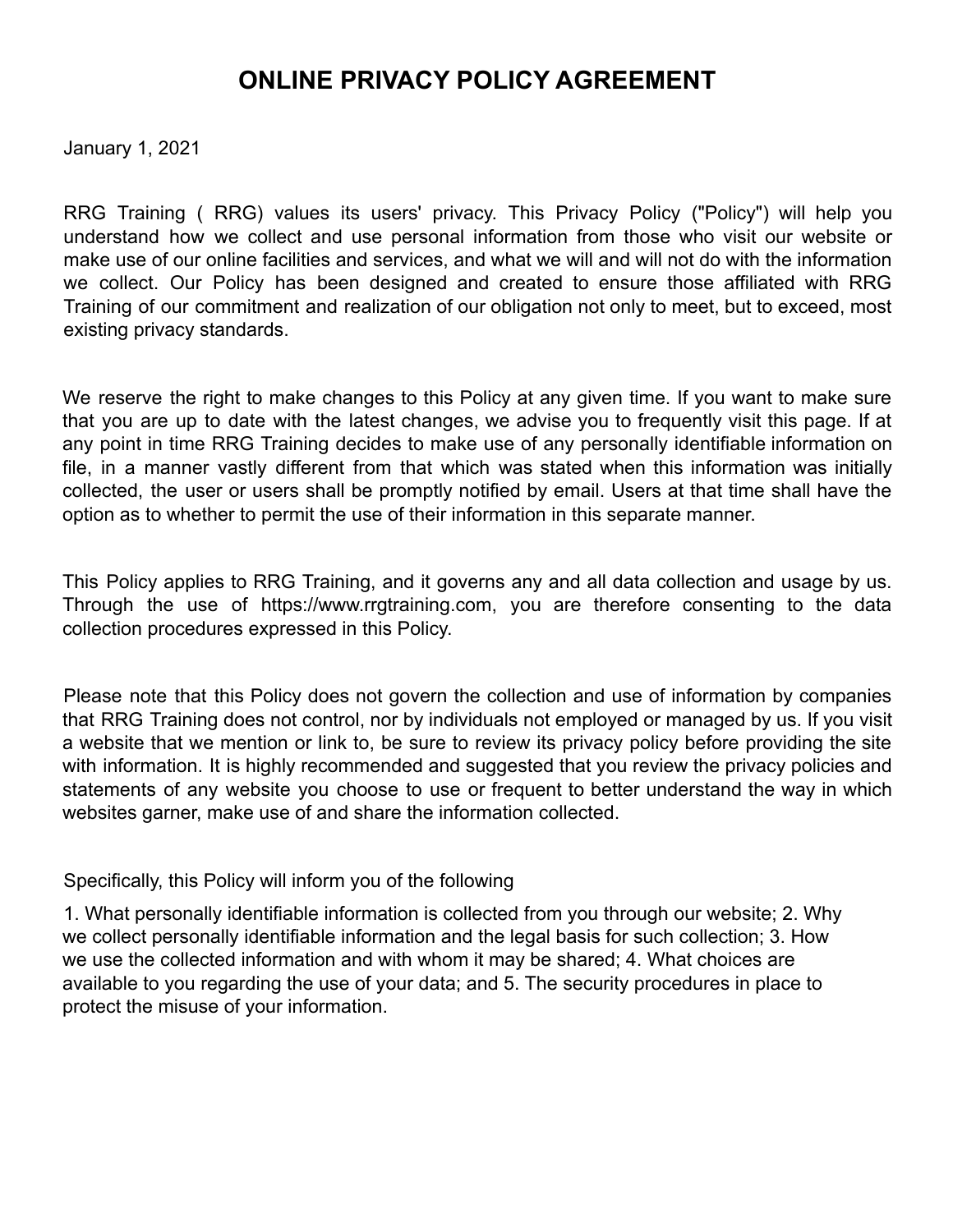# **Information We Collect**

It is always up to you whether to disclose personally identifiable information to us, although if you elect not to do so, we reserve the right not to register you as a user or provide you with any products or services. This website collects various types of information, such as:

- · Voluntarily provided information which may include your name, address, email address, billing and/or credit card information etc. which may be used when you purchase products and/or services and to deliver the services you have requested.
- · Information automatically collected when visiting our website, which may include cookies, third party tracking technologies and server logs.

In addition, RRG Training may have the occasion to collect non-personal anonymous demographic information, such as age, gender, household income, political affiliation, race and religion, as well as the type of browser you are using, IP address, or type of operating system, which will assist us in providing and maintaining superior quality service.

RRG Training may also deem it necessary, from time to time, to follow websites that our users may frequent to glean what types of services and products may be the most popular to customers or the general public.

Please rest assured that this site will only collect personal information that you knowingly and willingly provide to us by way of surveys, completed membership forms, and emails. It is the intent of this site to use personal information only for the purpose for which it was requested, and any additional uses specifically provided for on this Policy.

## **Why We Collect Information and For How Long**

We are collecting your data for several reasons:

 $\cdot$  To better understand your needs and provide you with the services you have requested;  $\cdot$ To fulfill our legitimate interest in improving our services and products; · To send you promotional emails containing information we think you may like when we have your consent to do so;

- · To contact you to fill out surveys or participate in other types of market research, when we have your consent to do so;
- · To customize our website according to your online behavior and personal preferences.

The data we collect from you will be stored for no longer than necessary. The length of time we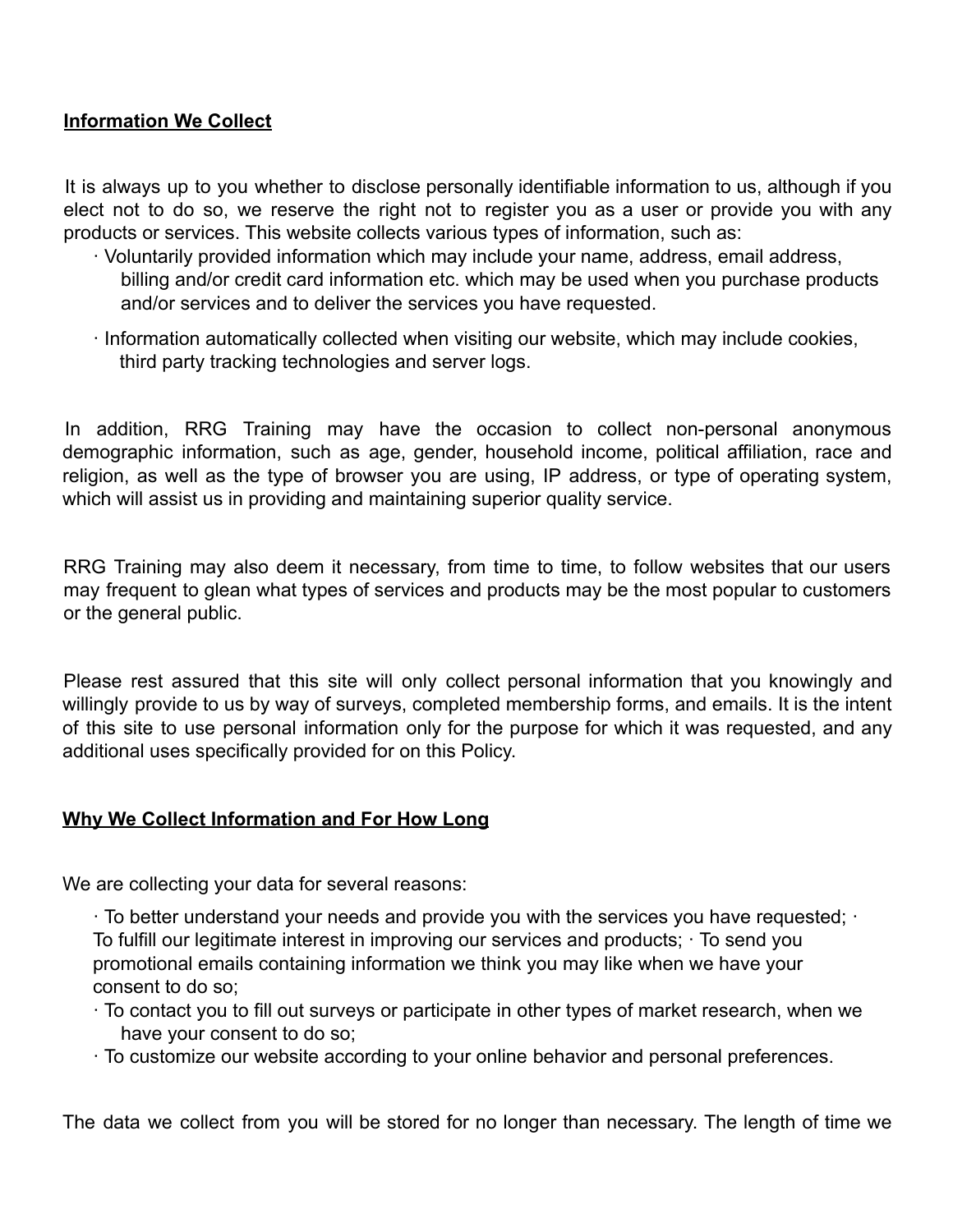retain said information will be determined based upon the following criteria: the length of time your personal information remains relevant; the length of time it is reasonable to keep records to demonstrate that we have fulfilled our duties and obligations; any limitation periods within which claims might be made; any retention periods prescribed by law or recommended by regulators, professional bodies or associations; the type of contract we have with you, the existence of your consent, and our legitimate interest in keeping such information as stated in this Policy.

## **Use of Information Collected**

RRG Training does not now, nor will it in the future, sell, rent or lease any of its customer lists and/or names to any third parties.

RRG Training may collect and may make use of personal information to assist in the operation of our website and to ensure delivery of the services you need and request. At times, we may find it necessary to use personally identifiable information as a means to keep you informed of other possible products and/or services that may be available to you from https://www.rrgtraining.com

RRG Training may also be in contact with you with regards to completing surveys and/or research questionnaires related to your opinion of current or potential future services that may be offered.

RRG Training may feel it necessary, from time to time, to contact you on behalf of our other external business partners with regards to a potential new offer which may be of interest to you. If you consent or show interest in presented offers, then, at that time, specific identifiable information, such as name, email address and/or telephone number, may be shared with the third party.

RRG Training may find it beneficial to all our customers to share specific data with our trusted partners in an effort to conduct statistical analysis, provide you with email and/or postal mail, deliver support and/or arrange for deliveries to be made. Those third parties shall be strictly prohibited from making use of your personal information, other than to deliver those services which you requested, and as such they are required, in accordance with this agreement, to maintain the strictest of confidentiality with regards to all your information.

## **Disclosure of Information**

RRG Training may not use or disclose the information provided by you except under the following circumstances:

· as necessary to provide services or products you have ordered;

· in other ways described in this Policy or to which you have otherwise consented; · in the aggregate with other information in such a way so that your identity cannot reasonably be determined;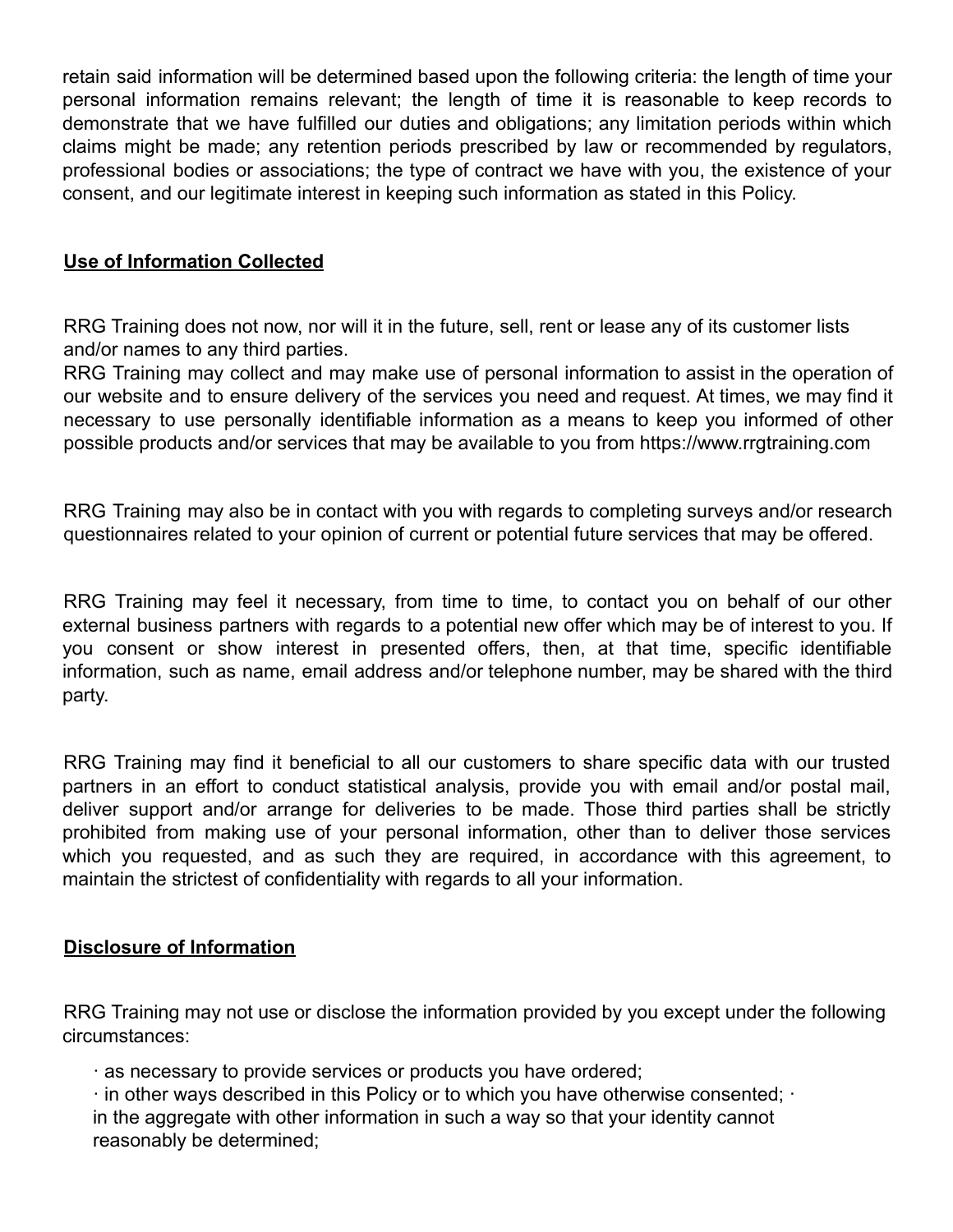- · as required by law, or in response to a subpoena or search warrant;
- · to outside auditors who have agreed to keep the information confidential; ·
- as necessary to enforce the Terms of Service;
- · as necessary to maintain, safeguard and preserve all the rights and property of RRG Training.

## **Non-Marketing Purposes**

RRG Training greatly respects your privacy. We do maintain and reserve the right to contact you if needed for non-marketing purposes (such as bug alerts, security breaches, account issues, and/or changes in RRG Training products and services). In certain circumstances, we may use our website, newspapers, or other public means to post a notice.

## **Children under the age of 13**

RRG Training's website is not directed to, and does not knowingly collect personal identifiable information from, children under the age of thirteen (13). If it is determined that such information has been inadvertently collected on anyone under the age of thirteen (13), we shall immediately take the necessary steps to ensure that such information is deleted from our system's database, or in the alternative, that verifiable parental consent is obtained for the use and storage of such information. Anyone under the age of thirteen (13) must seek and obtain parent or guardian permission to use this website.

## **Unsubscribe or Opt-Out**

All users and visitors to our website have the option to discontinue receiving communications from us by way of email or newsletters. To discontinue or unsubscribe from our website please send an email that you wish to unsubscribe to realtors@rrgconsult.com. If you wish to unsubscribe or opt-out from any third-party websites, you must go to that specific website to unsubscribe or opt-out. RRG Training will continue to adhere to this Policy with respect to any personal information previously collected.

### **Links to Other Websites**

Our website does contain links to affiliates and other websites. RRG Training does not claim nor accept responsibility for any privacy policies, practices and/or procedures of other such websites. Therefore, we encourage all users and visitors to be aware when they leave our website and to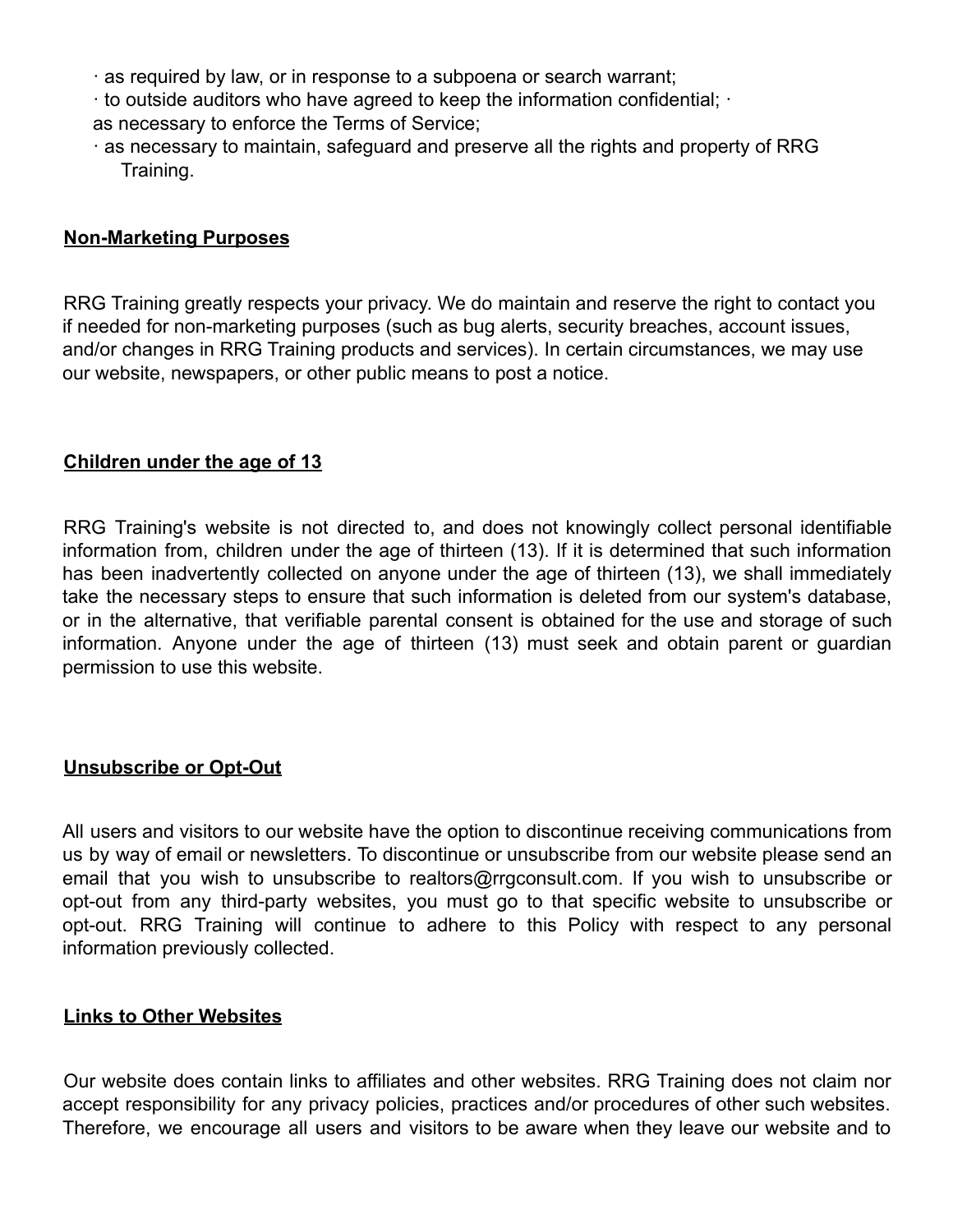read the privacy statements of every website that collects personally identifiable information. This Privacy Policy Agreement applies only and solely to the information collected by our website.

## **Notice to European Union Users**

RRG Training's operations are located primarily in the United States. If you provide information to us, the information will be transferred out of the European Union (EU) and sent to the United States. (The adequacy decision on the EU-US Privacy became operational on August 1, 2016. This framework protects the fundamental rights of anyone in the EU whose personal data is transferred to the United States for commercial purposes. It allows the free transfer of data to companies that are certified in the US under the Privacy Shield.) By providing personal information to us, you are consenting to its storage and use as described in this Policy.

### **Security**

RRG Training takes precautions to protect your information. When you submit sensitive information via the website, your information is protected both online and offline. Wherever we collect sensitive information (e.g. credit card information), that information is encrypted and transmitted to us in a secure way. You can verify this by looking for a lock icon in the address bar and looking for "https" at the beginning of the address of the webpage.

While we use encryption to protect sensitive information transmitted online, we also protect your information offline. Only employees who need the information to perform a specific job (for example, billing or customer service) are granted access to personally identifiable information. The computers and servers in which we store personally identifiable information are kept in a secure environment. This is all done to prevent any loss, misuse, unauthorized access, disclosure or modification of the user's personal information under our control.

### **Acceptance of Terms**

By using this website, you are hereby accepting the terms and conditions stipulated within the Privacy Policy Agreement. If you are not in agreement with our terms and conditions, then you should refrain from further use of our sites. In addition, your continued use of our website following the posting of any updates or changes to our terms and conditions shall mean that you agree and accept such changes.

## **How to Contact Us**

If you have any questions or concerns regarding the Privacy Policy Agreement related to